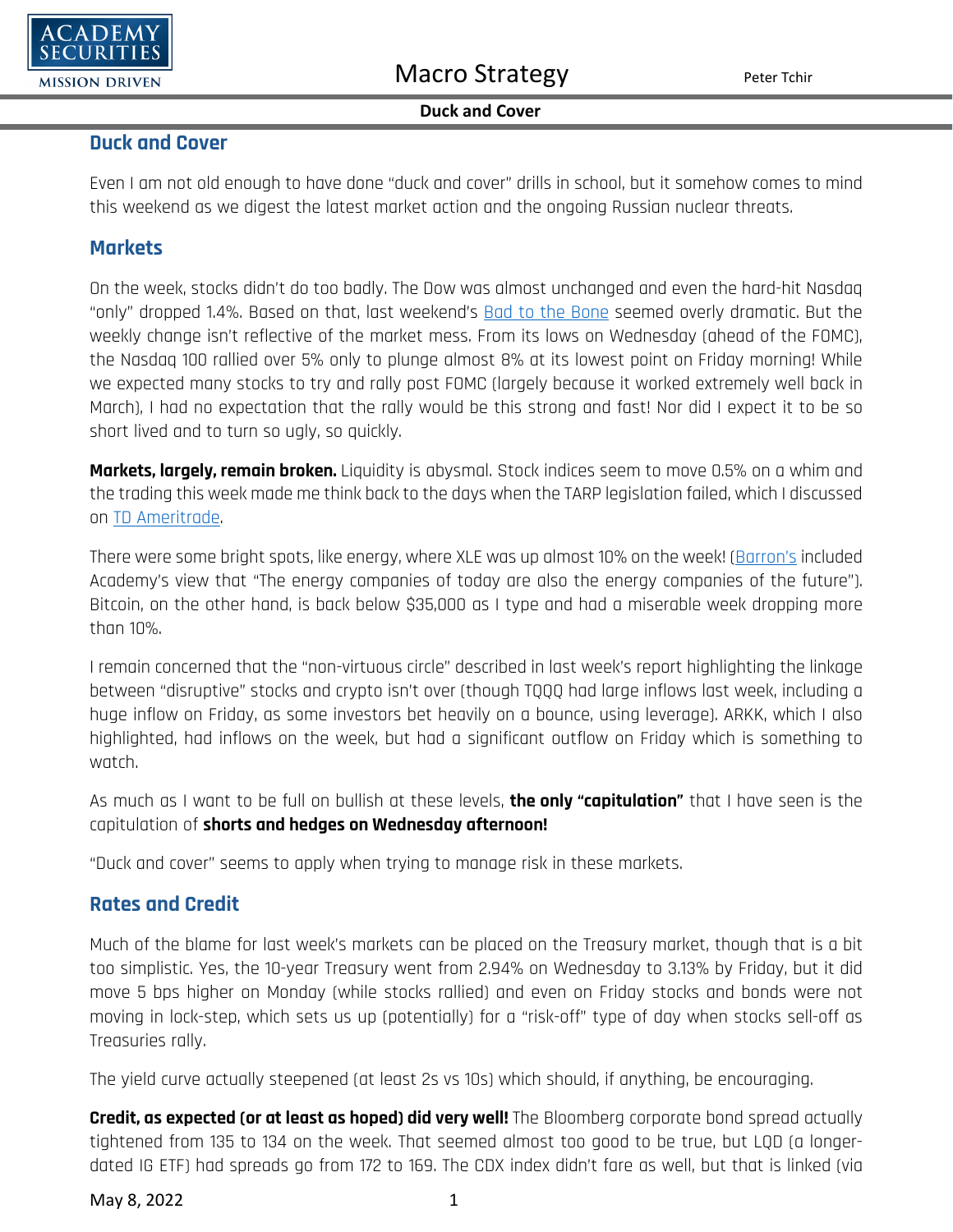

### **Duck and Cover**

algos) to the stock market almost as much as to the bond market.

**Lower prices and overall higher yields are attracting money to corporate bonds!** That has been very supportive for spreads.

I think there are some key takeaways from the credit markets:

- **Credit is holding on, which should support equity prices**. Equities should not go into freefall while credit is holding on. What we are seeing is the closing of the gap between high equity valuations and credit. There is a large buffer between credit risk and equity risk for most firms and that is what is getting priced in. Even some "distressed" investors are buying IG bonds as the dollar prices are so attractive (buying bonds below par solves a lot of credit concerns).
- **Watching the leveraged loan market closely**. Leveraged loans and CLOs had done very well, especially versus high yield bonds. That, to me, indicated that the movement was primarily rates related and there wasn't much concern about credit spreads. But these markets (BKLN, SRLN, and JBBB are some ETFs to watch) are back to their March lows (or even worse than that). There is at least a hint that in the high yield market, credit risk is becoming more of a concern! This "metric" or signal has gone from comforting to mildly disturbing.

## **Russia's Endgame?**

We continue to go in circles on Russia. Russia and Putin are not winning by any "traditional" measure. However, they are "winning" in terms of creating a wasteland that separates the West from Russia (at least in that part of the world). But Russia (and Putin specifically) cannot afford to "lose." More time and energy are being spent on figuring out how Russia might ratchet up their nuclear threat! Russia is already being treated differently than it would be if it didn't have nukes (the West would already have sent troops and rolled up the Russian forces), but it seems likely that Putin would like to get even more leverage from his nuclear arsenal. No one has really come up with a plausible way for him to ratchet up that threat without incredibly severe consequences, but it is something that I cannot stop thinking about. Putin's disdain for any world "norms" has been evident and should not be dismissed out of hand when considering how he might escalate things.

For now, any escalation seems incredibly remote, but "duck and cover" drills keep popping into my head.

## **Market Strategy - Duck and Cover**

As we head into this week:

- **Expect more volatility**. I cannot think of any reason why volatility would decline dramatically. Last week's extreme price action will likely feed into VAR (value at risk) models and cause traders to reduce positions. Liquidity, with summer coming, is likely to remain poor or get worse as traders won't have the stomach for large positions with reduced staff as people take their vacations.
- **Buy dips on credit and rates.** Unless we see signs of credit fears (either IG bond spreads widening or leveraged loans catching up to high yield bonds) I like buying dips on credit and rates (but very cautiously).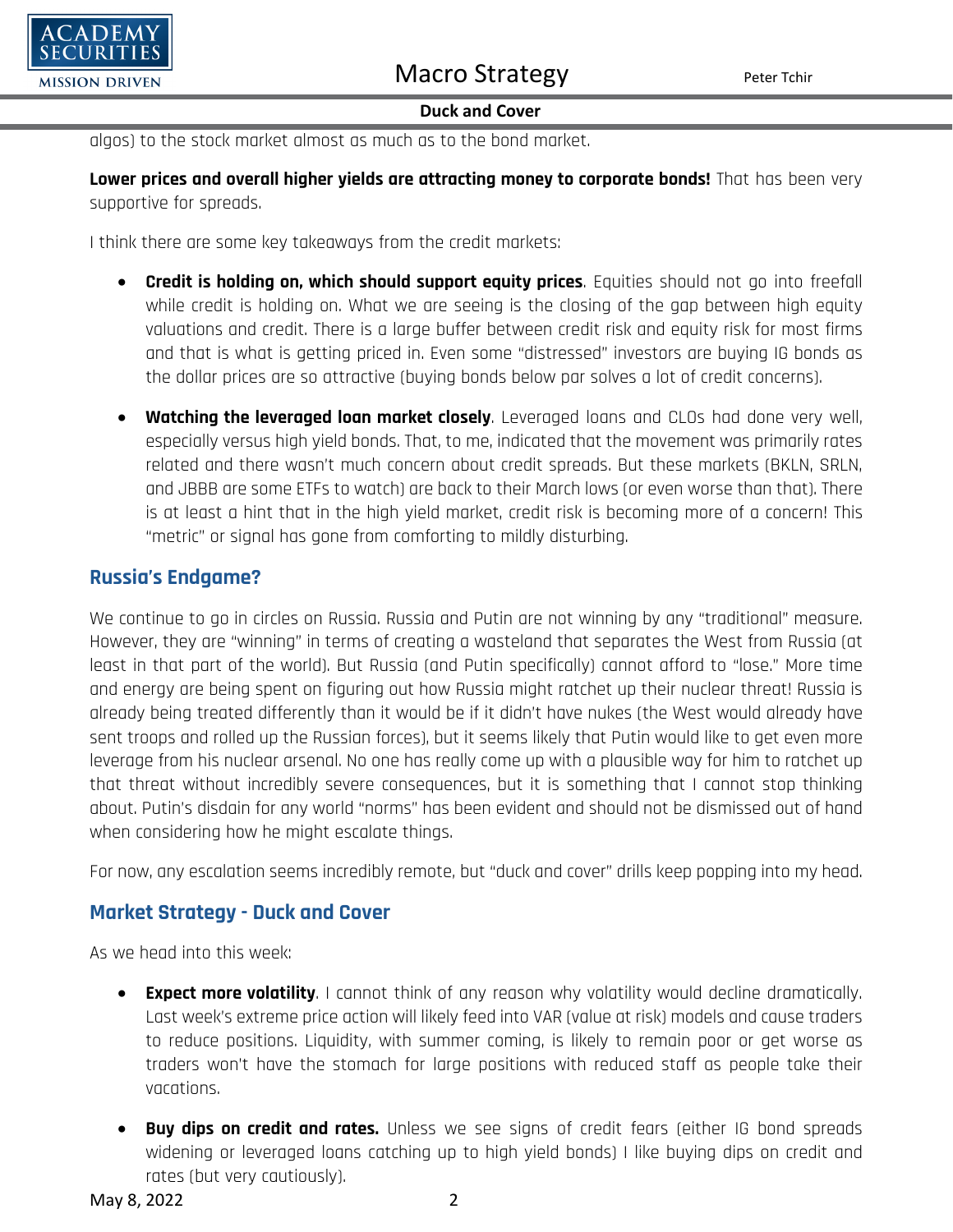# Macro Strategy Peter Tchir



### **Duck and Cover**

- **Watch Quantitative Tightening in action**. When a bond matures, the issuer often issues new debt. That applies to Treasuries as much as anything. Often, the holders of an existing bond "roll" into the new bond. There is, to some extent, a list of ready-made buyers. They are receiving cash for the bond that is maturing and may be inclined to re-invest that money in bonds of the same issuer. Simplistic (yes) and somewhat true (also yes). So, when the Fed holds bonds that are maturing and is NOT planning to re-invest those proceeds, new buyers have to be found. **I think that we will see investors in every asset class reduce risk to get similar expected returns**, which is why I think the selling in the riskiest assets isn't quite over yet.
- **Sell rips on risky assets**. I'm stuck thinking that we have another 10% downside on risky assets (and more than that on crypto). It doesn't mean that we won't get vicious "bear market" rallies. But I just don't think this "valuation re-evaluation" is over. It is getting close to being done, but I would really like to see capitulation, which I still don't think we've seen.

Stay nimble. Duck and cover was meant to be a way to protect yourself, and I think we have to trade this market with that perspective in mind.

Longer-term, the level of discussion about **"securing" supply chains** is high and I'm certain is going to result in action as companies (and countries) focus on ensuring that their supply chains are robust and "secure."

## **I am the least bearish I've been (and even expecting some sort of a rally), which may mean I've become part of the problem and markets will face a rough start to the week!**

Happy Mother's Day!!!! (At least we can all agree on that!)